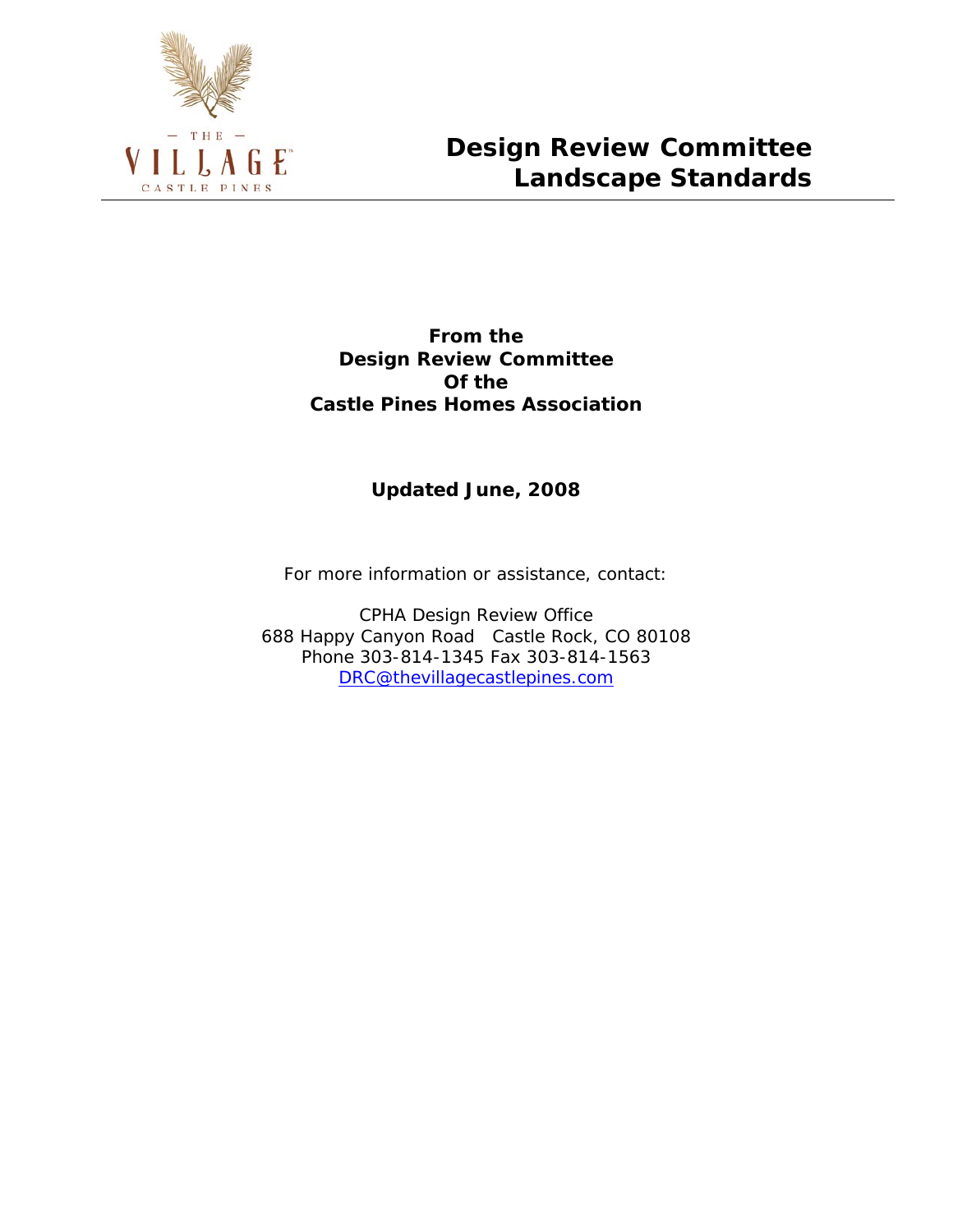| Introduction |  |
|--------------|--|
|              |  |
|              |  |
|              |  |
|              |  |
|              |  |
|              |  |
|              |  |
|              |  |
|              |  |
|              |  |
|              |  |
|              |  |
|              |  |
|              |  |
|              |  |
|              |  |
|              |  |
|              |  |
|              |  |
|              |  |
|              |  |
|              |  |
|              |  |
|              |  |
|              |  |
|              |  |
|              |  |
|              |  |
|              |  |
|              |  |
|              |  |
|              |  |
|              |  |
|              |  |
|              |  |
|              |  |
|              |  |
|              |  |
|              |  |
|              |  |
|              |  |
|              |  |
|              |  |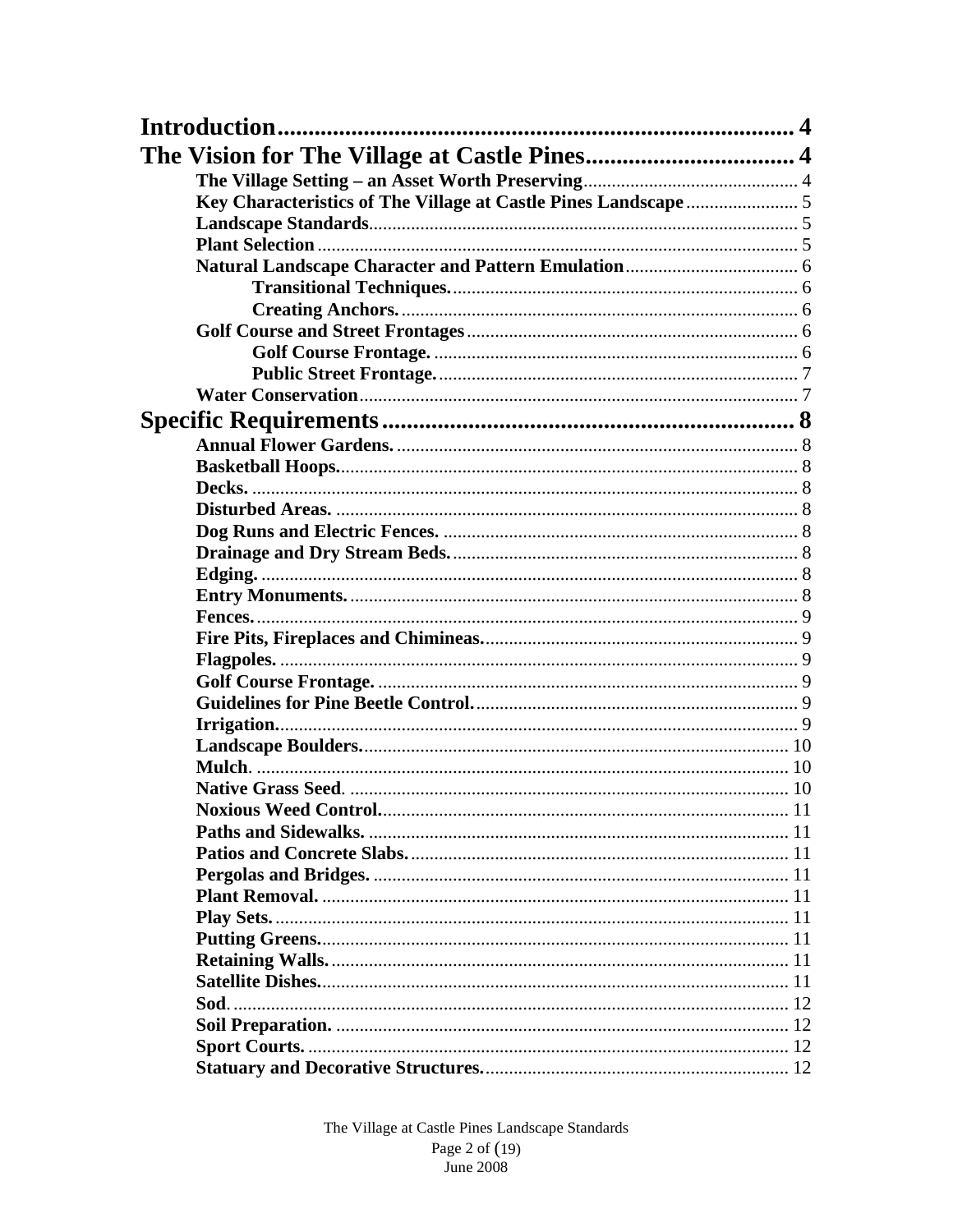| Design Review Committee Approval Process 17                    |  |
|----------------------------------------------------------------|--|
|                                                                |  |
|                                                                |  |
|                                                                |  |
|                                                                |  |
|                                                                |  |
|                                                                |  |
|                                                                |  |
|                                                                |  |
| Alternative Homes Landscape Plan (Cluster Homes in Sub-        |  |
|                                                                |  |
| <b>Landscape Plans That Have DRC Final Approval But Not</b>    |  |
|                                                                |  |
| Landscape Modifications to Previously Installed Landscapes  19 |  |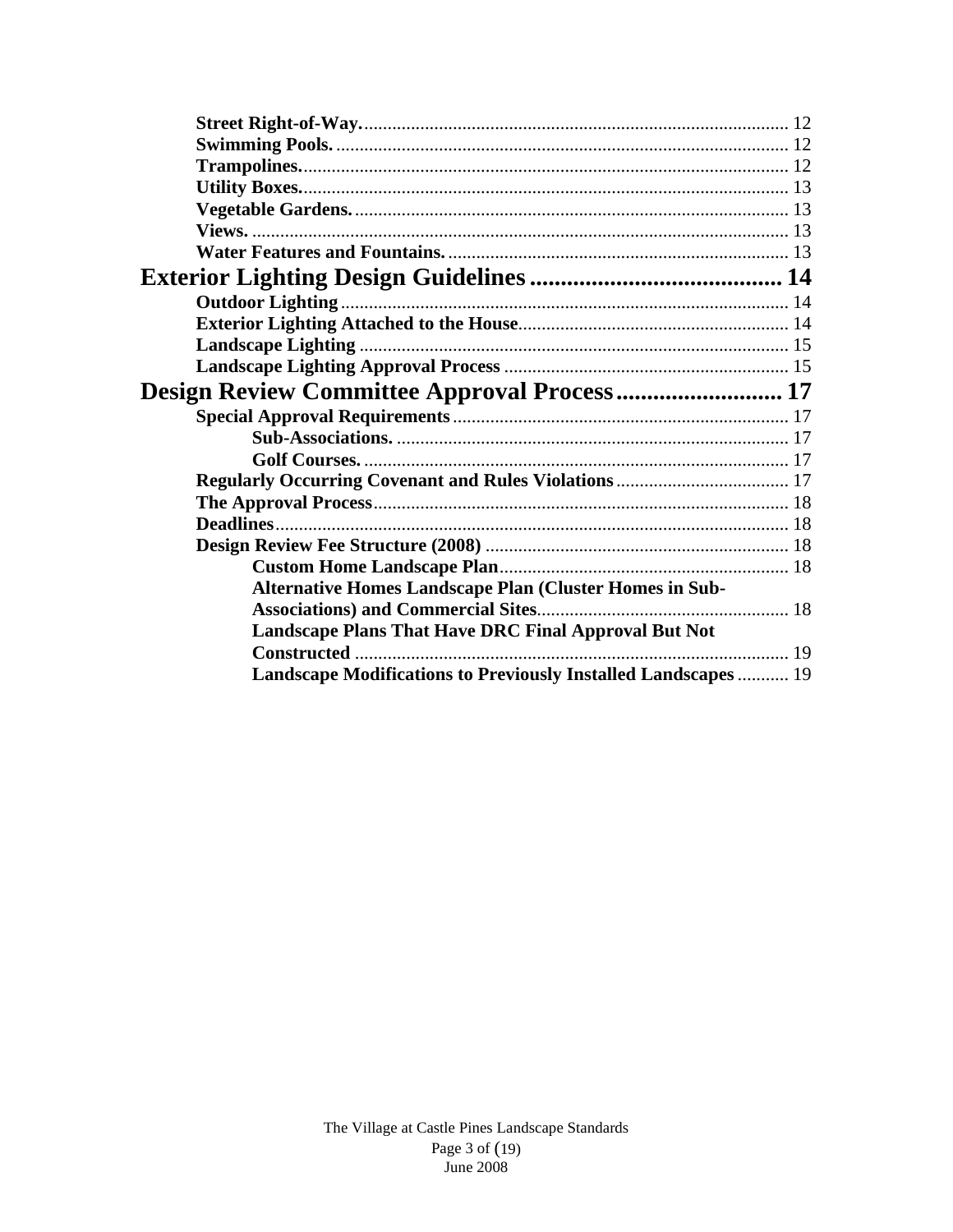# **The Village at Castle Pines Landscape Standards**

## <span id="page-3-0"></span>**Introduction**

The Village at Castle Pines is a covenant-controlled community. The covenants are provided in the Amended and Restated Castle Pines Declaration and Agreement Creating Covenants, Conditions, Restrictions and Easements (a copy can be obtained from Jerry Winkleman at the Homes Association Office). The covenants created the Design Review Committee which is responsible to review and approve all improvements in The Village. Page 24 of the covenants state, "No work of improvement, grading, excavation, landscaping, tree or shrub planting or removal shall be undertaken on any lot or lots without the prior approval of the Design Review Committee" which is responsible to review and approve the homeowner's detailed plan specifying the proposed improvements.

## <span id="page-3-1"></span>**The Vision for The Village at Castle Pines**

The Founders of The Village at Castle Pines recognized that The Village was a very special place. They understood the value of this land, its unique and natural beauty, the quiet forested mountain setting, the privacy, the near and distant views, the beauty of the native plants, and the abundance of Colorado wildlife. They felt the land should be developed in a manner that would not only create a high-quality residential community with world-class golf courses, but their vision included a carefully crafted plan to develop the land without destroying this natural environment and its wildlife. Great care was taken in the writing of the key documents that control all development and provide for the long term stewardship that is required. House design, unit placement, construction, landscaping, and maintenance are to be of the highest possible quality with strongest emphasis placed on maintaining the uniqueness and natural aesthetics of the terrain.

## <span id="page-3-2"></span>**The Village Setting – an Asset Worth Preserving**

The Village at Castle Pines is situated south of Denver, Colorado along the front range of the Rocky Mountains. The Village lies at an elevation of 6,000 to 6,500 feet, 1,500 feet above the Denver basin. This natural setting is a remarkable microclimate of atmospheric conditions with unique flora and fauna. It is a compelling landscape of castle-like rock formations punctuated with pine trees at the crest of the divide between the Denver basin to the north and dramatic rock formations, rock ledges and outcroppings to the south. It is the northern-most incidence of tablelands along the front range with spectacular views of Pikes Peak, Mount Evans and the Rocky Mountains.

This is a landscape dominated by a rim rock promontory of scrub oak and sculpted pines which gives way to weathered ridgelines covered with ponderosa pine emanating from its base. These ridgelines descend gradually to the south and west and eventually give way to gently rolling grasslands.

The Village's landscape and its differences in topography host a wide array of wildlife, birds and animals, including elk, mule deer, fox, coyote, bobcat, wild turkeys, owls, hawks, hummingbirds, songbirds, and the occasional bear, mountain lion and eagle. The poetry of this natural setting and its critters has not been lost, at least not yet. Residents and guests can still be delighted

> The Village at Castle Pines Landscape Standards Page 4 of (19) June 2008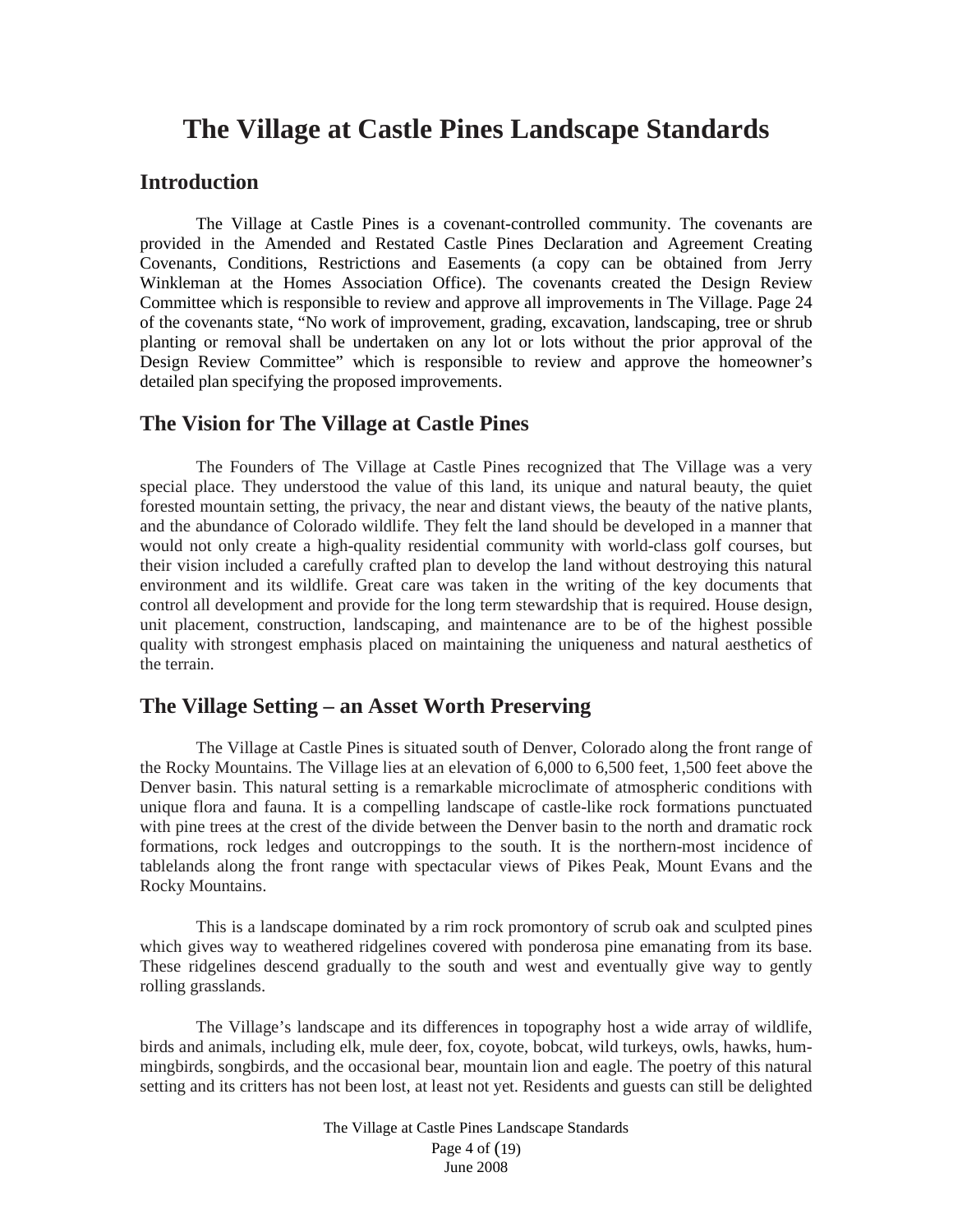with the sights, sounds and smells of the place. Whether it is the sight of the land, the trees and other native plants, the smells associated with the pine forest, the screech of a hawk soaring above, the hum of a hummingbird, the ever-present background sounds of songbirds, a newborn fawn in the spring, the animal tracks in the winter snow, or the last light of day as the setting sun paints a brilliant sky over the Rockies, this place is special. We must preserve it for ourselves and for future generations.

## <span id="page-4-0"></span>**Key Characteristics of the The Village at Castle Pines Landscape**

The Village's landscape has certain key elements that make for a very unique environment. These elements have been used here to establish standards that ensure we maintain the terrain's natural aesthetic. The Village's overall character includes form, color, and texture found in our natural landscape, and should be the basis of all designs submitted to the Design Review Committee. Applicants must use combinations of approved plant species that reflect or mimic these natural characteristics.

## <span id="page-4-1"></span>**Landscape Standards**

It is the intent of these Landscape Standards for The Village at Castle Pines to unify the newly built environment with that of the original natural setting and remaining undisturbed Village setting. The overall objective is to establish harmony between native and introduced plant materials that not only thrive in The Village environment, but also enhance the landscape experience in The Village. Attention must be given to the use of plants that integrate the landscape from house to house and to the original natural environment. Plantings along the public streets, common areas, and open space frontages visible to the public must be limited to native species originally found in the existing landscape, and, to a lesser degree, non-native plants specifically approved in the Landscape Standards for these applications noted as "transitional" plants in the Approved Plant List. A drive through The Village along the most-traveled roads should appear to be one of a cohesive and consistent appearance of 'natural elegance', lined with irrigated short grasses that blend into the more natural grasses and native plants in the common open areas or into the approved landscapes on private property.

Site planning and location of new homes must be designed to preserve native plants and privacy. Wildlife corridors are provided to allow the deer, elk and other animals to roam through The Village relatively undisturbed as they have for centuries. Landscapes should also preserve the native environment's look to prevent The Village from looking like just another suburban development. The look and feel of this place is to be preserved, to keep it as close as practical as it was when it was first discovered.

## <span id="page-4-2"></span>**Plant Selection**

The Approved Plant List (APL) for The Village at Castle Pines promotes unity between the newly built environment with that of the original, established residential landscapes and the remaining undisturbed Village setting. The overall objective is to establish a balance between the use of native and introduced plant materials that not only thrive in this environment, but also enhance the existing landscape of The Village.

Designers and planners should devote special attention to plants whose role is to integrate

The Village at Castle Pines Landscape Standards Page 5 of (19) June 2008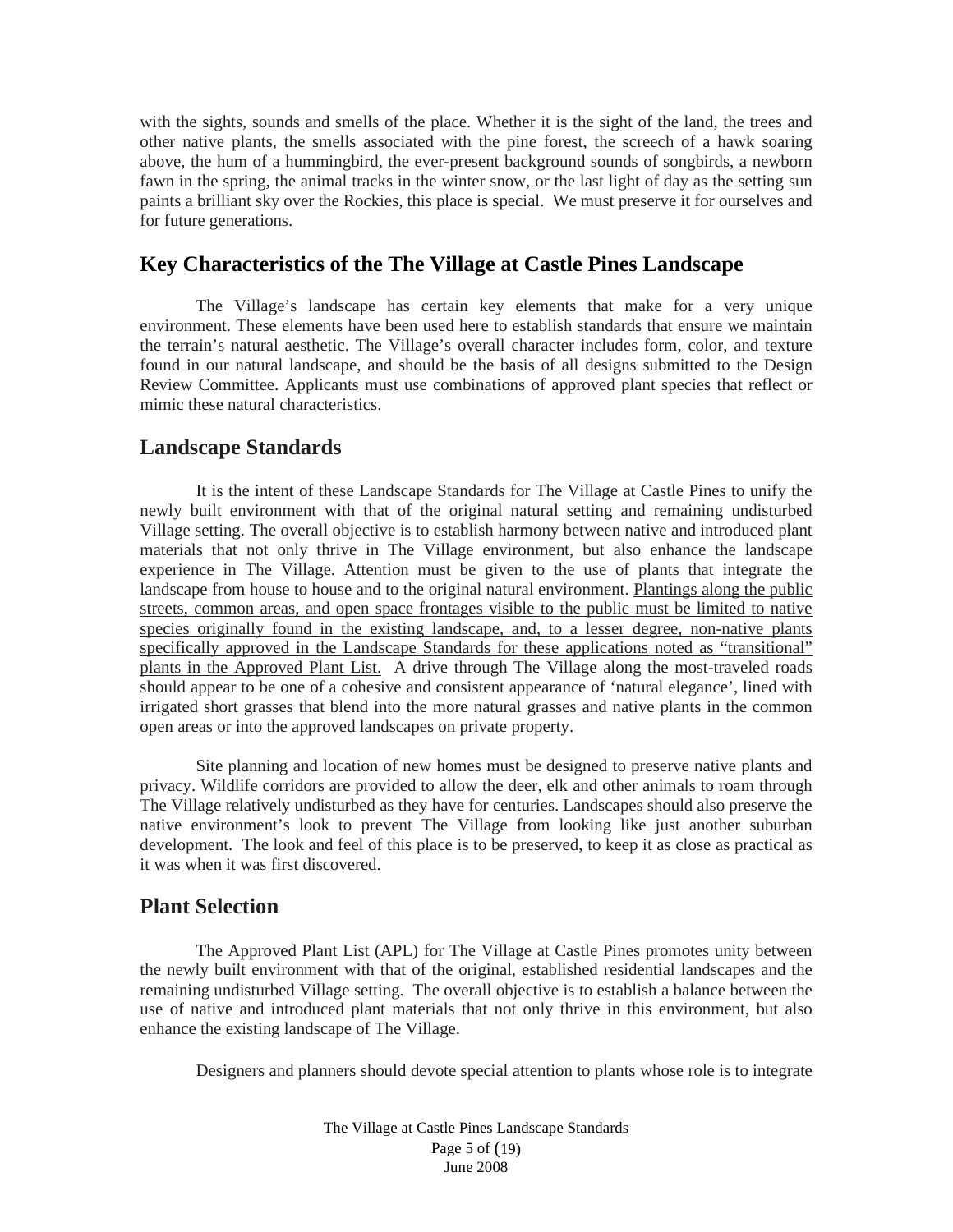the landscape between individual lots and to the existing natural setting. Homeowners are given more latitude in the use of landscape materials in locations immediately adjacent to a home which are away from public view; however, the use of plants further from the house, specifically along public streets, common areas, open space frontages and golf courses or other areas that are visible by the public must be limited to species currently found in the local plant community or enhanced with plants specifically approved for these applications (as noted "transitional" in the APL). Further, all large deciduous shrubs and small trees used within these areas are to be of substantial size and quality such that they establish a cohesive landscape that immediately contributes to The Village as a whole. All plants introduced in The Village, as well as all plant placements, must not be those that are considered noxious, invasive or otherwise harmful to the existing landscape of The Village.

## <span id="page-5-0"></span>**Natural Landscape Character and Pattern Emulation**

Many techniques can be used to achieve an overall sense of unity and cohesion between the built community and the native landscape. By mimicking the characteristics of the natural landscape through effective plant use and planting patterns, a convincing natural aesthetic should be created within individual lots while allowing homeowners freedom to grow species of interest within their private view.

#### <span id="page-5-1"></span>**Transitional Techniques.**

Equally important are the transitions between lots, lots to open space, lots to golf courses, and street frontages. A smooth transition can be made by paying attention to the character of the land beyond the lot boundaries, and using plant material and design techniques which blend with the natural landscape.

#### <span id="page-5-2"></span>**Creating Anchors.**

Another method of unifying the natural landscape and a new home landscape is to create "anchors" by supplementing existing trees and shrub masses with the same or similar native species. Masses on the adjacent land can be continued onto the residential lot or vice versa to make a smooth transition. Gambel native oak cover can be mimicked by using similar natives or other shrubs from the APL such as chokecherry, ginnala maple or three-leaf sumac in a way that reinforces the landscape character of both the new home and the surrounding environment. Designs must also acknowledge and respond to prominent landscape features such as landforms, outcroppings, and similar elements. Existing features should be blended with the site in a way that expresses unity and helps capture the essence of the surrounding landscape.

## <span id="page-5-3"></span>**Golf Course and Street Frontages**

#### <span id="page-5-4"></span>**Golf Course Frontage.**

Lots backing onto the Country Club or Golf Club golf courses shall take into consideration the characteristics of the existing, native landscape. Care must be taken in developing a landscape that compliments the natural qualities of the setting. In the case of lots abutting the Golf Course, the landscape must be used as a visual buffer between the course and the home. Additional shrubs and pines may be required to ensure adequate screening. A 25-70' golf course set-back exists along the rear property lines – planting next to or within the set-back must be approved by the respective club. The DRC and the respective club shall determine on a lot-by-lot basis the required quantity and size of plant materials abutting the course.

> The Village at Castle Pines Landscape Standards Page 6 of (19) June 2008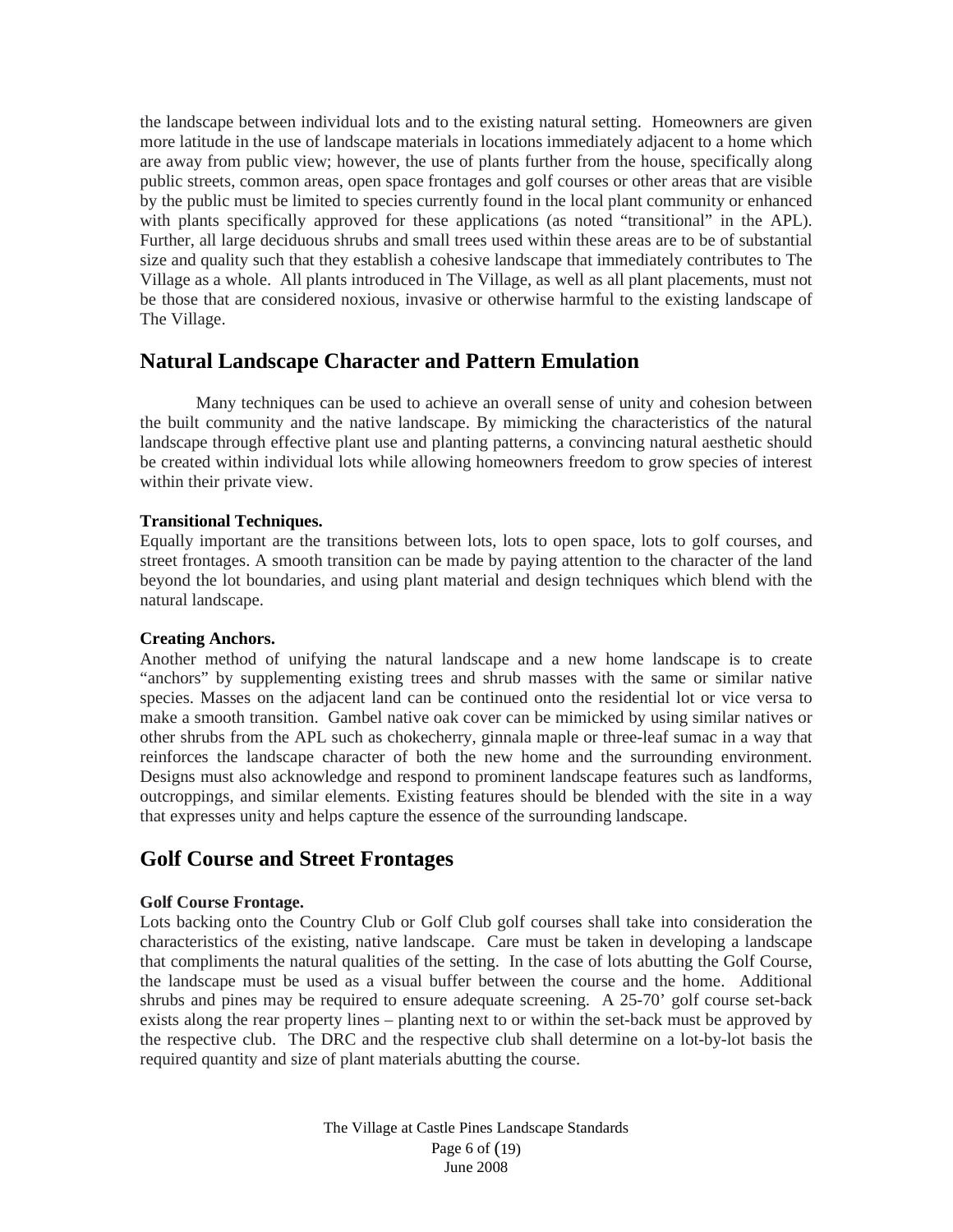### <span id="page-6-0"></span>**Public Street Frontage.**

Street frontages should also respect the existing landscape character. Existing oak stands and pines should be preserved whenever possible and supplemented with new shrub and tree plantings. The designer should keep in mind the character of a specific lot, and supplement accordingly.

## <span id="page-6-1"></span>**Water Conservation**

The Village encourages water conservation measures. The Approved Plant List, the Landscape Standards, the selection of grasses, and the amount of sod used in designs must take into account the arid climate along the Front Range. The selection and placement of plants are important as water management is an important criteria for the preservation of The Village aesthetics.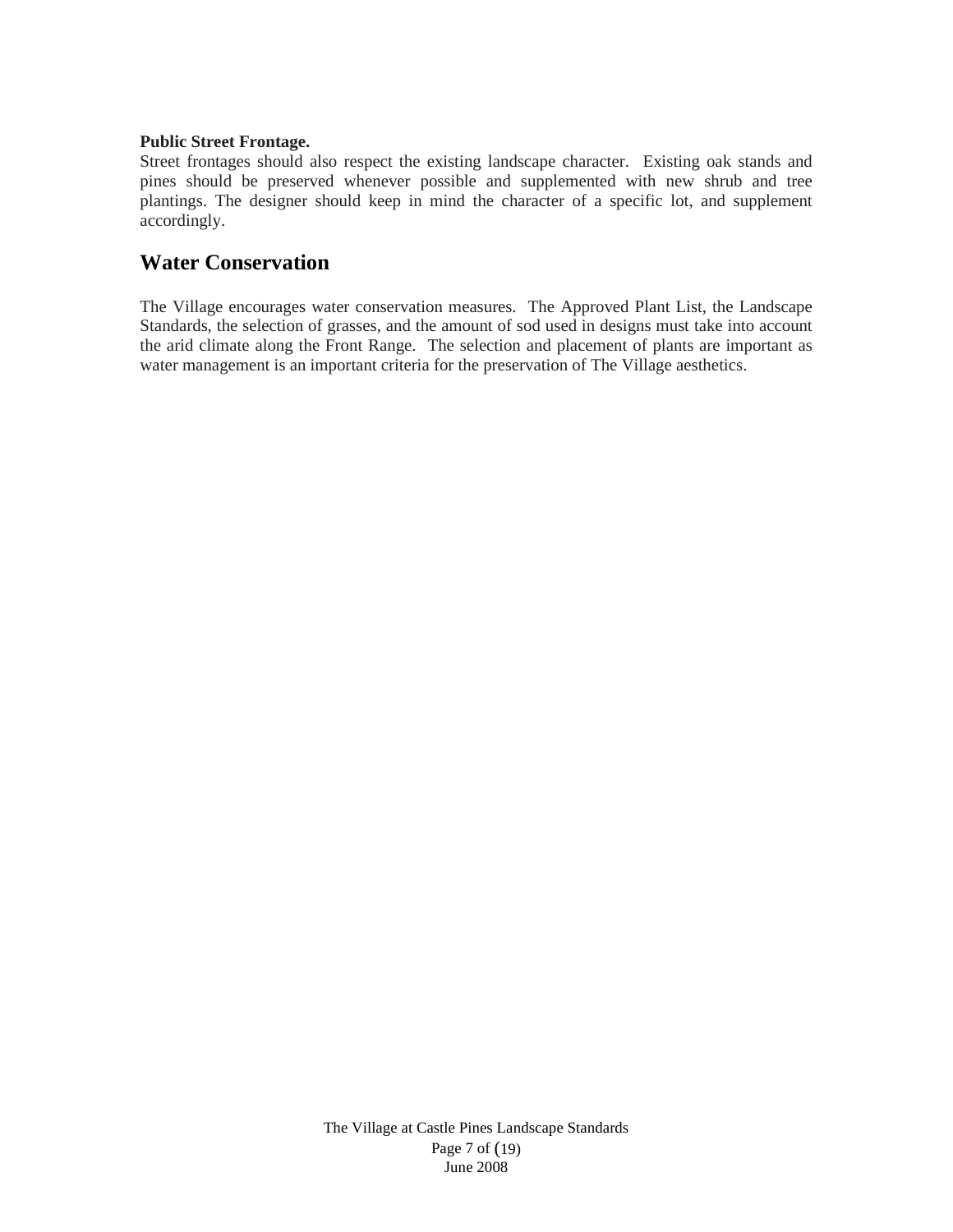## <span id="page-7-0"></span>**Specific Requirements**

Designers and homeowners must adhere to the following specific requirements of The Village when designing and implementing landscape improvements within The Village.

## <span id="page-7-1"></span>**Annual Flower Gardens.**

Annual flower gardens are permitted in both private areas around homes and adjacent to streets, open areas, common areas and golf courses. They are to be used in moderation. Their purpose is to add splashes of color without dominating or overwhelming the natural look that is The Village at Castle Pines.

#### <span id="page-7-2"></span>**Basketball Hoops.**

Basketball hoops must be free-standing, and not attached to the residence. The backboard is to be a clear material; the stand is to be black. It is to be screened from the street, neighbors and golf course as much as possible.

#### <span id="page-7-3"></span>**Decks.**

Decks and deck additions must be approved in advance with architectural drawings prior to construction. All shades, umbrellas, and furniture must blend with the deck, house and surrounding environs. Subtle earth tone colors are highly recommended.

### <span id="page-7-4"></span>**Disturbed Areas.**

All areas disturbed during the construction process must be re-vegetated and irrigated.

#### <span id="page-7-5"></span>**Dog Runs and Electric Fences.**

All dog enclosures must be approved in advance of construction. They must be screened from other parcels, common areas, golf courses and other public views. Electric dog fences are to be configured such that dogs can not be seen by neighbors or golfers and must be completely contained within the private lot. Dog runs are to be adjacent to the house, not to exceed 250 square feet, be less than 48 inches high, and comprised only of wrought iron.

#### <span id="page-7-6"></span>**Drainage and Dry Stream Beds.**

Only a functional dry stream bed may be constructed. If the stream bed does not regulate the flow of water away from the property, it is not allowed. The size of a stream bed is to be based on potential water flow. Stream beds are to be natural in appearance. They are to be partially embedded giving the appearance of an actual stream. They are to be composed of rock (white cobble is not permitted) of several different sizes and colors that blend with the surrounding environment. Plants such as ornamental grasses and cattails should be used to enhance a natural look. Buried rip rap and French drains (landscaped over the top) may also be used (and preferred in some instances) to regulate erosion on heavy flow areas. In general, the stream bed should blend as much as possible with the existing natural landscape environment.

#### <span id="page-7-7"></span>**Edging.**

Roll top metal, shovel edge, bender board or similar products are permitted. Shovel edge is preferred as it fits more naturally into the native look and philosophy of The Village.

#### <span id="page-7-8"></span>**Entry Monuments.**

Entry monuments on residential lots are not allowed.

The Village at Castle Pines Landscape Standards Page 8 of (19) June 2008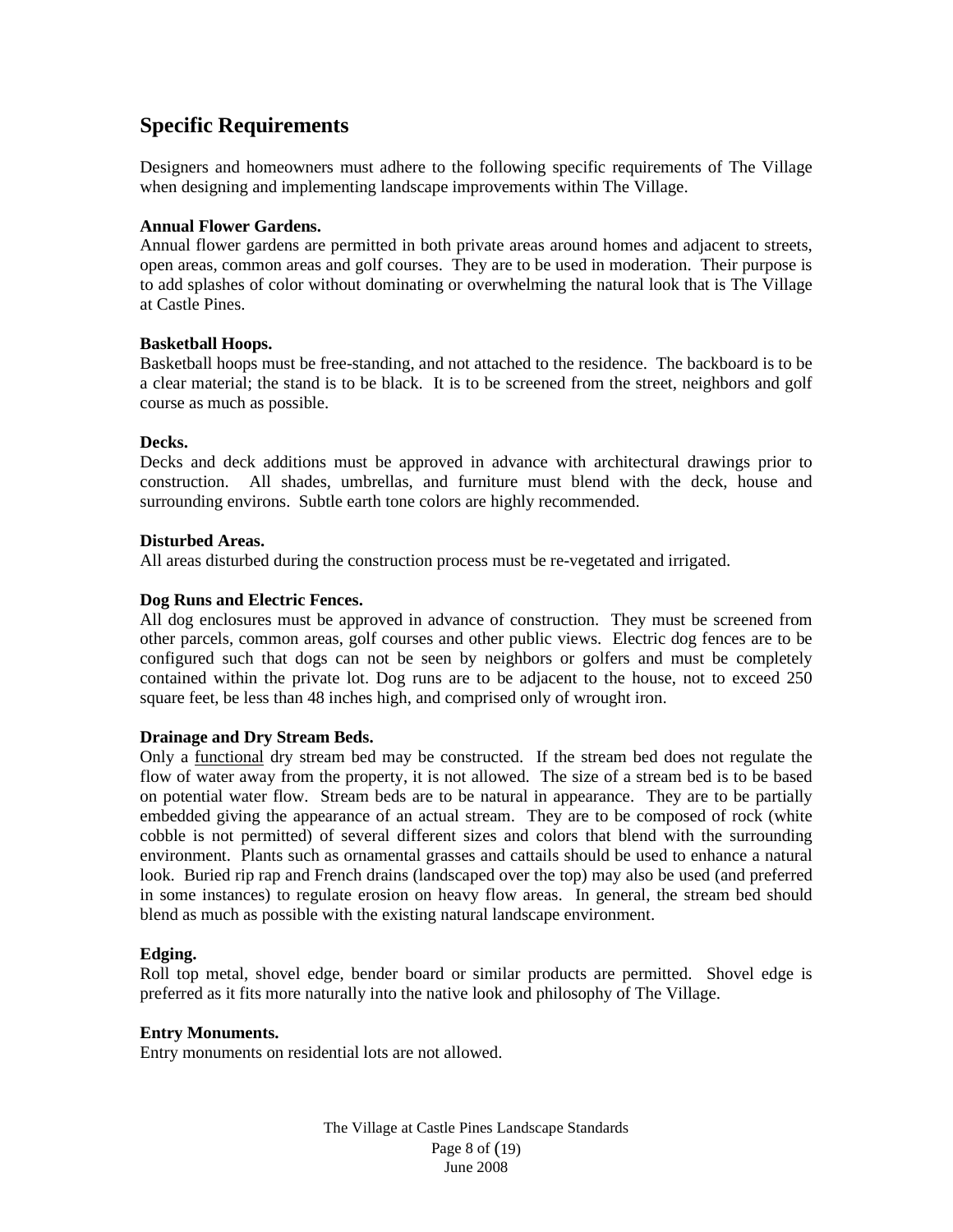#### <span id="page-8-0"></span>**Fences.**

Fences are not permitted in The Village with some exceptions: Douglas County requires that swimming pools be fenced. Fences around swimming pools must be 5 feet high and installed as close to the pool as the topography allows. Fences may be used to protect gardens. The fences must be less than 48" tall, and they must be well screened from other parcels, the golf course, and the street and other public views. All fencing is to be wrought iron. Dog runs are allowed (see Dog Runs and Electric Fences).

## <span id="page-8-1"></span>**Fire Pits, Fireplaces and Chimineas.**

Fire pits and fireplaces must match and blend with the house and other hardscape areas, and must be in proportion to the surrounding environment. They are not to stand out as monuments or edifices. They are to be gas-operated only, and they must be covered when not in use. Any exterior fire pit or fireplace with a pilot light must be enclosed when not in use. They are to be screened from the street, neighbors and other public areas. Chimeneas are allowed for decorative purposes only. Burning a fire in a chimenea (or any other device with an open flame) is a violation of Village fire mitigation rules and regulations.

## <span id="page-8-2"></span>**Flagpoles.**

Flagpoles shall not exceed 25 feet in height. They are limited to one per lot and must be integrated into the overall home and landscape plan. Only the national flag of the U.S. shall be flown and shall not exceed a vertical dimension of four feet or horizontal dimension of six feet. Flagpoles and flags shall not be illuminated and flags shall be lowered at sunset. See USHISTORY.ORG/BETSY/FLAGETIQ.html for federal flag laws and regulations regarding the display of the nation's flag.

## <span id="page-8-3"></span>**Golf Course Frontage.**

Landscaping between homes and the golf course should serve as a visual buffer between the two areas. Hardscape and landscaping cannot be installed on a golf course set-back without written permission. The set back is 25 feet unless platted otherwise. Some properties have up to a 70 foot setback. The golf courses have the right to review landscape changes visible from their property. If a change is deemed objectionable, a golf course can require that the change be screened or removed at the homeowner's expense. Pathways which provide access onto the golf course properties are not permitted.

## <span id="page-8-4"></span>**Guidelines for Pine Beetle Control.**

All pine trees entering The Village are required to have been preventively sprayed for mountain pine beetle and ips beetle prior to planting. All transplants must be sprayed for the first 3 years after planting. Established trees that have suffered root damage during construction should also be sprayed for 3 years following construction. Established trees that have died are to be examined for beetle. When beetles are present, adjacent trees are to be examined and treated accordingly. Spraying must be scheduled per forest service/extension service guidelines. Typically, early spraying should occur the first week of April.

## <span id="page-8-5"></span>**Irrigation.**

All landscaped areas are to receive supplemental irrigation. Turf, shrubs, flower beds and native areas should be on separate irrigation zones to allow for regulation of the precipitation rates needed for various plants. The Village encourages water conservation measures, including low volume irrigation nozzles, drip irrigation, timers, humidity detecting sensors, clocks and other such devices.

> The Village at Castle Pines Landscape Standards Page 9 of (19) June 2008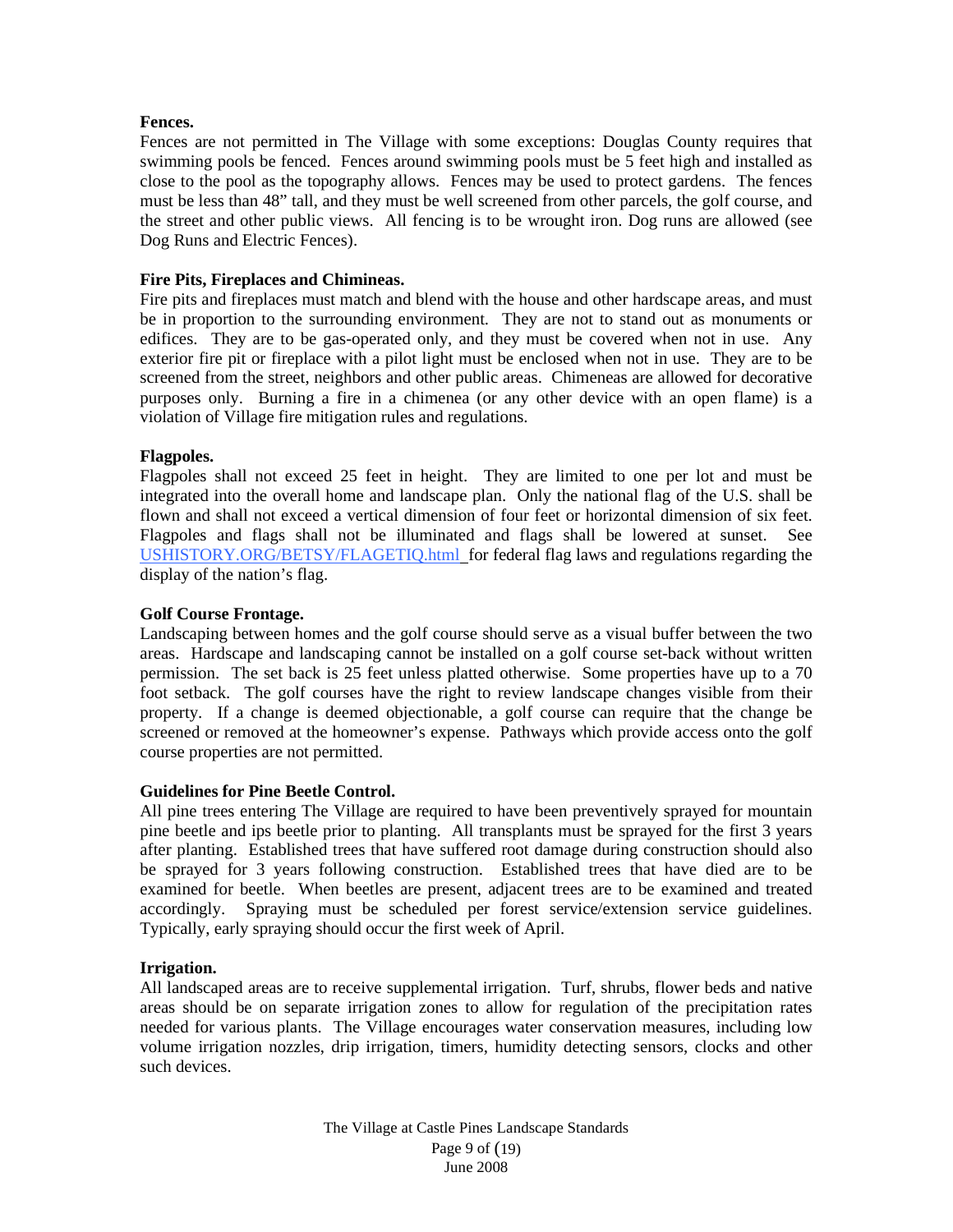#### <span id="page-9-0"></span>**Landscape Boulders.**

Approved boulders include granite, moss rock, dolomite, siloam stone and rhyolite. Other types of boulders that blend with the surrounding environment can also be approved on a case by case basis. Boulders are not to be installed less than five feet from the street and are to be 1/3 buried, so as to appear as outcroppings.

### <span id="page-9-1"></span>**Mulch.**

As with plant material, homeowners and designers must integrate the built environment into a cohesive and unified landscape compatible with the natural environment. Following are the approved mulches:

- Natural shredded western cedar
- Fir fiber
- Small bark, not mini bark
- *Stained mulches are never to be used or included in a design*

In very specialized situations where wood mulches may prove inadequate such as on steep slopes adjacent to foundations, rock mulch may be considered and approved on a case-by-case basis. Approval will be granted only for areas close to the home and out of the general view of streets and neighbors. The approved rock mulch is:

- $\bullet$   $\frac{3}{4}$ " crushed "mountain granite" or
- <sup>3</sup>⁄4" crushed "Morrison granite"

Mulch beds (both wood and granite) are not to exceed 15 feet from the foundation of the house. The size of mulch beds should be in proportion to the house and surrounding area.

## <span id="page-9-2"></span>**Native Grass Seed.**

Castle Pines Seed Mix is to be used in irrigated areas where sod is not used. This mix is available from Arkansas Valley Seed in Denver, Colorado, Phone 303-320-7500. The mix is generally apportioned as follows:

25% Crested Wheatgrass 20% Slender Wheatgrass 20% Hard Fescue 15% Annual Ryegrass 10% Sideoats Grama 5% Little Bluestem 4% Blue Gama 1% Sand Dropseed

Drought-Hardy Pasture Mix is to be used in non-irrigated areas. This mix is available from Pawnee Buttes Seed, Inc. in Greeley, Colorado, Phone 800-782-5947. This mix is generally apportioned as follows:

- 33% Crested Wheatgrass
- 33% Russian Wildrye
- 34% Western Wheatgrass, Native

Other drought-tolerant: "native seed" mixes may be utilized when specifically approved by the Design Review Committee.

> The Village at Castle Pines Landscape Standards Page 10 of (19) June 2008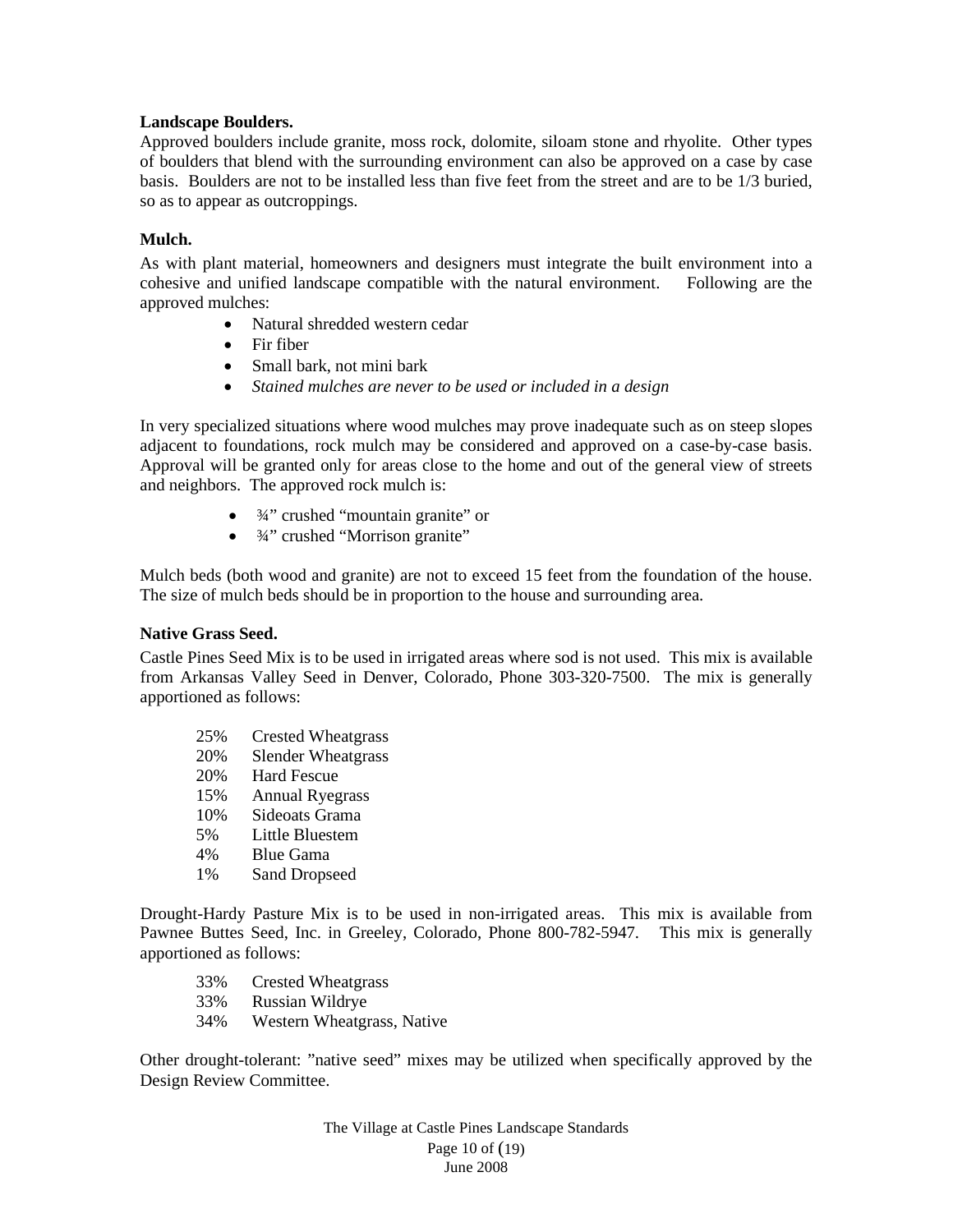#### <span id="page-10-0"></span>**Noxious Weed Control.**

Homeowners and other entities (CPHA, golf courses, Metro District, etc.), are required to control noxious weeds including knapweed, yellow toad flax, leafy spurge, Canadian thistle, Scotch thistle and field bindweed.

#### <span id="page-10-1"></span>**Paths and Sidewalks.**

Paths and sidewalks can be comprised of a variety of materials that blend with existing hardscape including flagstone, siloam stone, concrete and "breeze" gravel. Other materials may also be approved. Paths and sidewalks of any kind leading to the street are not permitted.

#### <span id="page-10-2"></span>**Patios and Concrete Slabs.**

Patios may be comprised of a variety of materials including stamped or decorative concrete, flagstone set in concrete, flagstone set in sand and pavers set in sand. Colors should blend with the house and surroundings. Size should be in proportion to the house and surrounding area while being in compliance with impervious space guidelines.

#### <span id="page-10-3"></span>**Pergolas and Bridges.**

Pergolas and bridges are permitted provided their colors and materials blend with the house and existing landscape. They must be in proportion to existing hardscape areas. Screening from streets, neighbors, and golf courses and other public views is required.

#### <span id="page-10-4"></span>**Plant Removal.**

Any tree or shrub that must be removed for any reason (i.e. dead, dying or size) should be replaced in kind if it was included on the approved landscape plan.

#### <span id="page-10-5"></span>**Play Sets.**

Play set structures must be comprised of natural wood. If stained, a natural wood tone is required (not painted). Plastic accessories such as slides and swing seats are to be brown, tan or dark green. Bright, non-earthy colors like blue, yellow and red are not permitted. Play sets are to be screened from streets, golf courses and neighbor's living space and other public views.

#### <span id="page-10-6"></span>**Putting Greens.**

The size of putting greens is to be in proportion to the house and surrounding area but not to exceed 500 square feet. They are to be well screened from neighbors, streets and golf courses.

#### <span id="page-10-7"></span>**Retaining Walls.**

Retaining walls must be comprised of natural stone, faux stone or stucco that match and blend with the house and surrounding hardscape. Concrete walls are acceptable if faced with stone that blends with the house or other approved hardscape. The height of walls (which must be noted on all landscape plans) can vary. Walls in excess of four feet must be engineered. Walls must not be built within a street's right of way. Walls that serve no purpose other than aesthetics (monuments, for example) are not allowed.

#### <span id="page-10-8"></span>**Satellite Dishes.**

To be located in an area that would provide screening from view of adjacent properties as much as possible.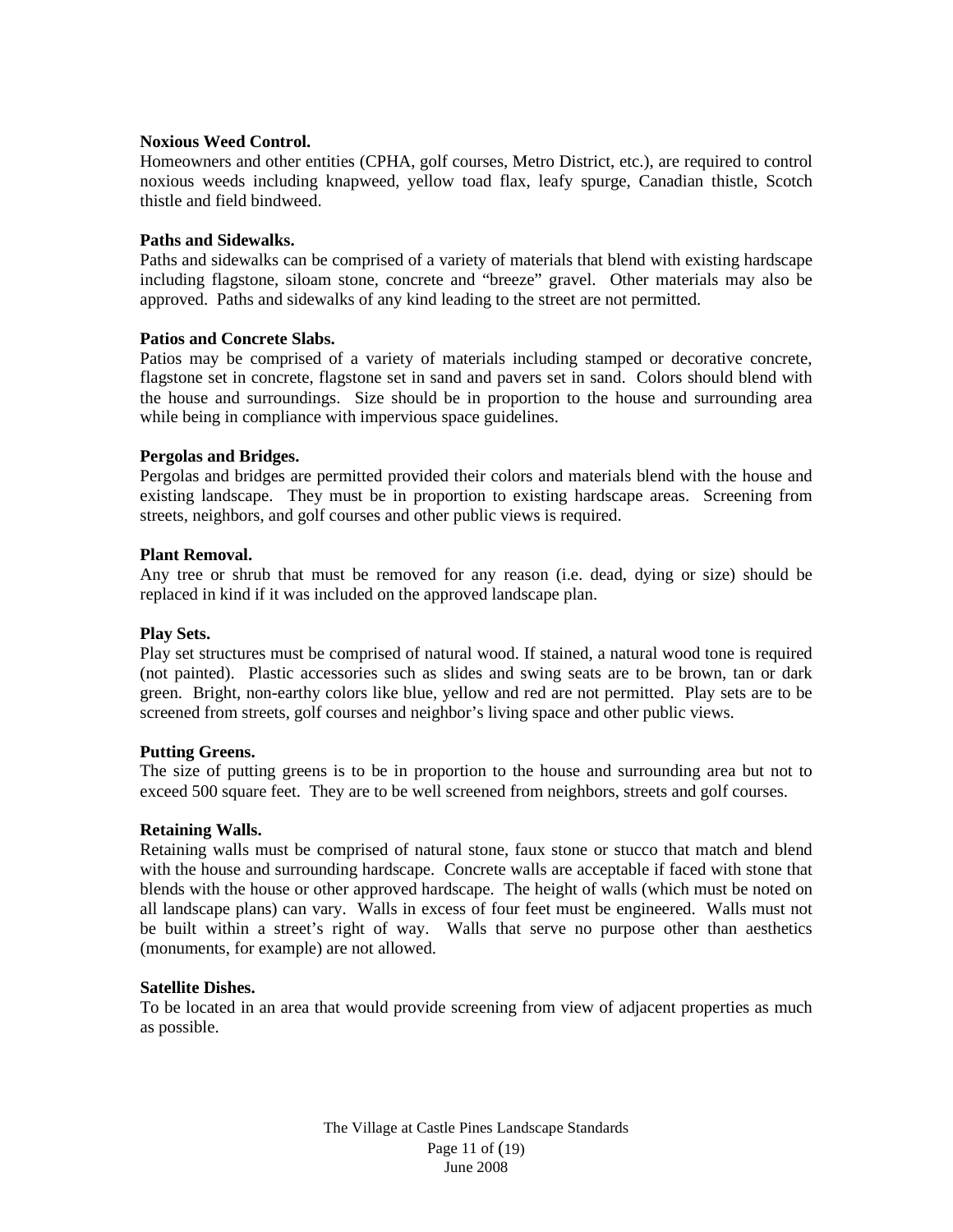#### <span id="page-11-0"></span>**Sod.**

Anthony Kaski of the CSU Extension Service states the following: "Kentucky bluegrass is the most logical and intelligent choice for lawns in the Rocky Mountain region. It is probably the most drought-resistant of all lawn grasses, becoming healthily dormant when irrigation is withheld for even months on end only to recover when irrigation returns." Fescue blends very well with blue grass in good soil where it can form deep roots. The Village's approved sod is a blue grass,/fescue blend. The maximum amount of sod allowed on residential lots is 4,000 square feet.

## <span id="page-11-1"></span>**Soil Preparation.**

Minimum soil preparation is a 50/50 mix of peat and cow at a rate of 4 yards per 1,000 square feet for mown turf areas and a minimum of 2 yards per 1,000 square feet for less manicured native seed areas. The amendment material is to be tilled into the soil. The groundcover/perennial bedding areas should receive greater soil preparation. Where insufficient soil depth is encountered due to cap rock, it is recommended that berms be constructed in order to provide adequate root depth for plants. All berms are to be indicated on the landscape plan, including dimensions.

## <span id="page-11-2"></span>**Sport Courts.**

Sport courts must be approved on a case by case basis. Approval is a function of adherence to existing fencing, lighting, screening, noise attenuation, impervious space and plant protection requirements.

#### <span id="page-11-3"></span>**Statuary and Decorative Structures.**

Statues, sculptures and the like are to be placed for the enjoyment of the homeowner and are not to be in public view. Any type of decorative structure or statue must be screened from streets, neighbors, golf courses and other public views.

#### <span id="page-11-4"></span>**Street Right-of-Way.**

For most streets the right-of-way is defined as 10 feet on either side of the street. It is owned by the Homeowners Association and managed by the Metropolitan District. It is the homeowner's responsibility to landscape the right-of-way. However, the placement of any objects in the rightof-way (bollards, boulders, stakes, etc.) excluding mail boxes without the written permission of the Design Review Committee is prohibited.

#### <span id="page-11-5"></span>**Swimming Pools.**

Pools must meet all county guidelines for construction, fencing and location relative to property lines. They must drain into the sewer system per Castle Pines Metropolitan District guidelines. Drainage onto public, private and golf course property is strictly prohibited. Pools must be well screened from the street, neighbors, and golf courses, and any other public views. Pool furniture must be in earth tones that blend with the house and surrounding environment. Any drying of towels, swimming suits or other items must be screened from streets, neighbors, golf courses and other public views. All lighting in and around a pool must follow CPV guidelines. Mechanical equipment (pumps, filters, and other equipment) must be located near the house, screened and have adequate sound attenuation so as not to disturb neighbors.

## <span id="page-11-6"></span>**Trampolines.**

Both the physical structure and activity on trampolines must be screened from streets, golf courses and neighbors' living space and views. Trampolines set at grade are preferred. Portable

> The Village at Castle Pines Landscape Standards Page 12 of (19) June 2008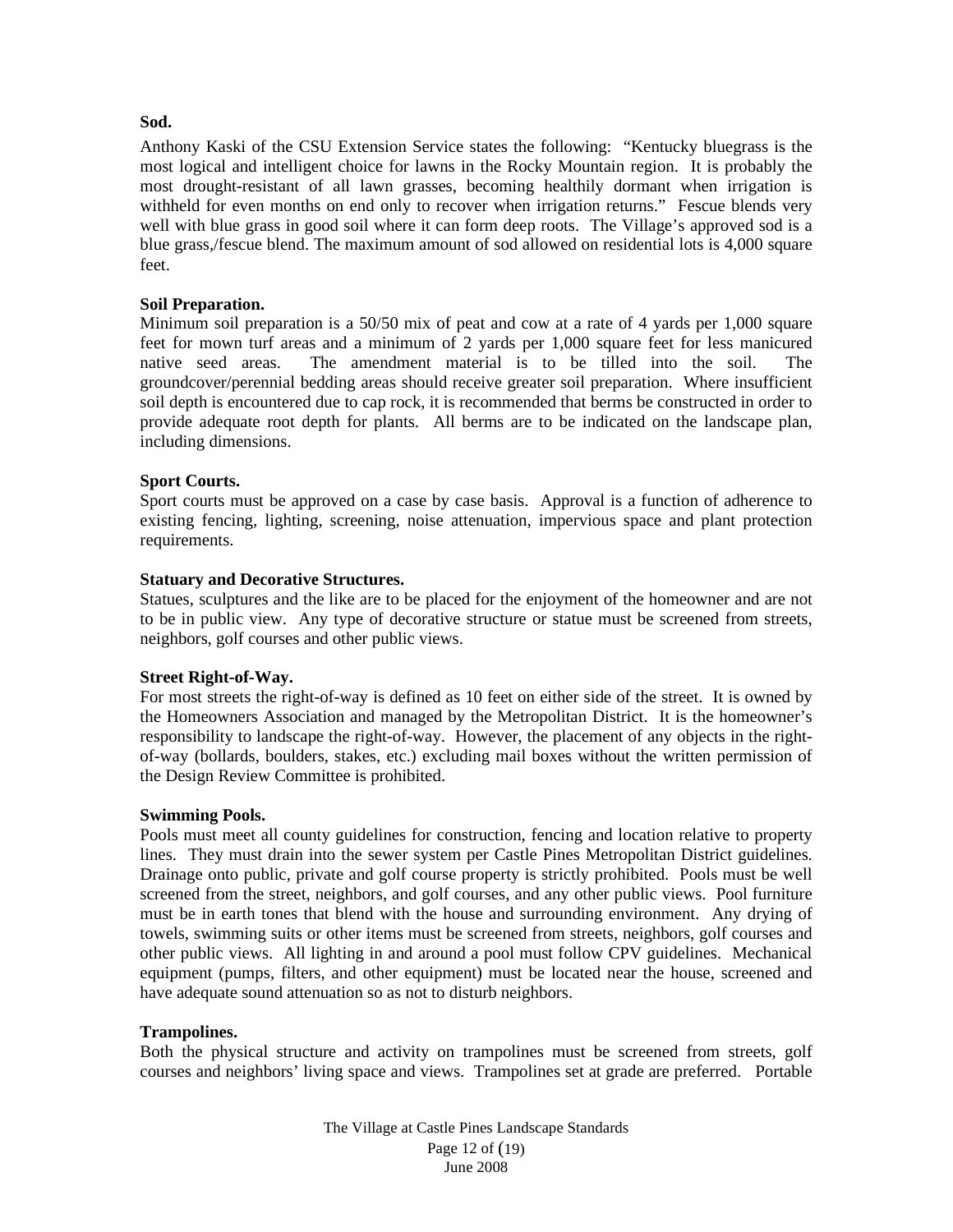trampolines require extensive screening as they are 3-4 feet above grade. Any safety device such as netting or canvas (to be black or forest green) also requires screening.

#### <span id="page-12-0"></span>**Utility Boxes.**

Utility boxes must be screened from the street. Screening material may include plants from the Approved Plant List such as dogwood, three leaf sumac and mugho pine. Utility boxes on hillsides or berms may be screened with pinion pine.

### <span id="page-12-1"></span>**Vegetable Gardens.**

Vegetable gardens are to be screened so as not to be visible from any other parcel, open area, common area or golf course. They are not to exceed 250 square feet.

#### <span id="page-12-2"></span>**Views.**

The screening of houses from streets, golf courses and neighbors takes priority over views. Views and vistas are not guaranteed or protected for any lot or homeowner. However, the Design Review Committee will work with individuals to help maximize corridors of view, to the extent possible and within reason. The Design Review Committee may also bring neighbors together to locate trees such that both homeowners' views can be preserved and requirements for screening can still be met.

#### <span id="page-12-3"></span>**Water Features and Fountains.**

Water features and fountains on individual lots are to be sized in proportion to the surrounding area and must include screening from the street and neighbors. They are not to stand out as a monument or edifice. They may be comprised of a variety of rock including granite, moss rock, buff sandstone and siloam stone. Other types of rock can be approved on a case-by-case basis. No specific requirements exist for the "look" of a water feature. Subtle lighting is allowed including the limited use of submerged up-lights to accent water falls. Bright spot lights and flood lights are not permitted.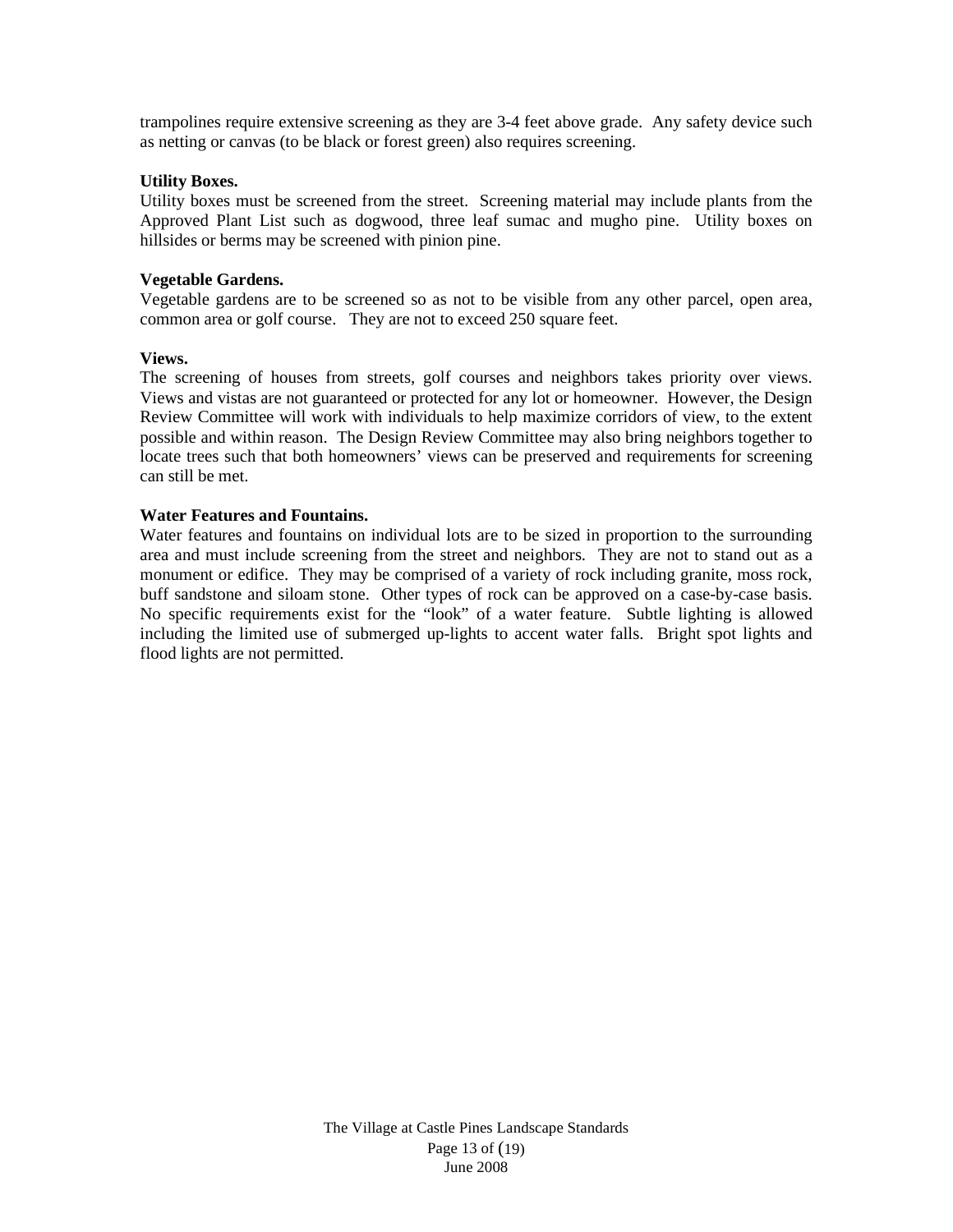## <span id="page-13-0"></span>**Exterior Lighting Design Guidelines**

## <span id="page-13-1"></span>**Outdoor Lighting**

All discussion of the use of outdoor lighting in The Village at Castle Pines is approached with a sense of concern. Lighting up the forest, or the structures within it, is not considered to be compatible with the concept of a residential community existing in harmony with the serenity and quiet of its natural mountain environment. As a result, great attention has been devoted to the control of "light pollution" in Castle Pines.

The Original Covenants, Conditions and Restrictions of The Village at Castle Pines state, "All outdoor lighting will be carefully reviewed to assure that neighboring properties are protected from the view of bright light sources. No flood lighting will be permitted and illumination necessary for evening activities must be directed downward and be only bright enough to provide for the safe traverse of steps, paths and ingress/egress of property. Subtle lighting of architectural elements will be encouraged while more ornate lighting types such as tree up lights, colored lights, etc. are not supportive of the natural quality of The Village at Castle Pines. Along the same lines, exposed light sources are discouraged in favor of a softer down lighting that reduces glare and better lights the surfaces of walkways and driveways where necessary for safe traverse."

Nevertheless, it is recognized that the legitimate requirements of function and safety must be addressed. It is the goal of these guidelines to promote solutions to these needs in the most subtle and environmentally compatible manner possible.

## <span id="page-13-2"></span>**Exterior Lighting Attached to the House**

Exterior light fixtures attached to the house adjacent to doorways for the purpose of illuminating such entry ways and exterior lighting to illuminate outside living areas (patios, decks) are permitted under the following conditions:

- The number of fixtures is to be held to a minimum.
- "Soffit" lights, (where the fixture is not visible), are in general preferred over "Coach Lights".
- Where "Coach Lights" and similar fixtures are proposed, and such fixtures are visible or potentially visible from the street or from other properties, the actual lamp of the fixture shall be screened so the source is not visible. Two fixtures at main entry may be allowed with translucent glass (light sources is not visible). Additional light fixtures may be allowed but should be down lights only (i.e. cylindrical cans, or opaque glass that allows no light to illuminate except down).
- "Canister-type" fixtures, with lighting directed downward, are permitted. Upward illumination or "up-and-down" fixtures are not permitted.
- Lighting of garage doors is discouraged. Upon arrival during the night hours, the headlights of the vehicle provide sufficient illumination for identification of the garage, and lighting is superfluous. The only practical need for such illumination involves the ability of a guest, parking in the driveway, to safely find his way to the front door. This may be more appropriately addressed through landscape lighting.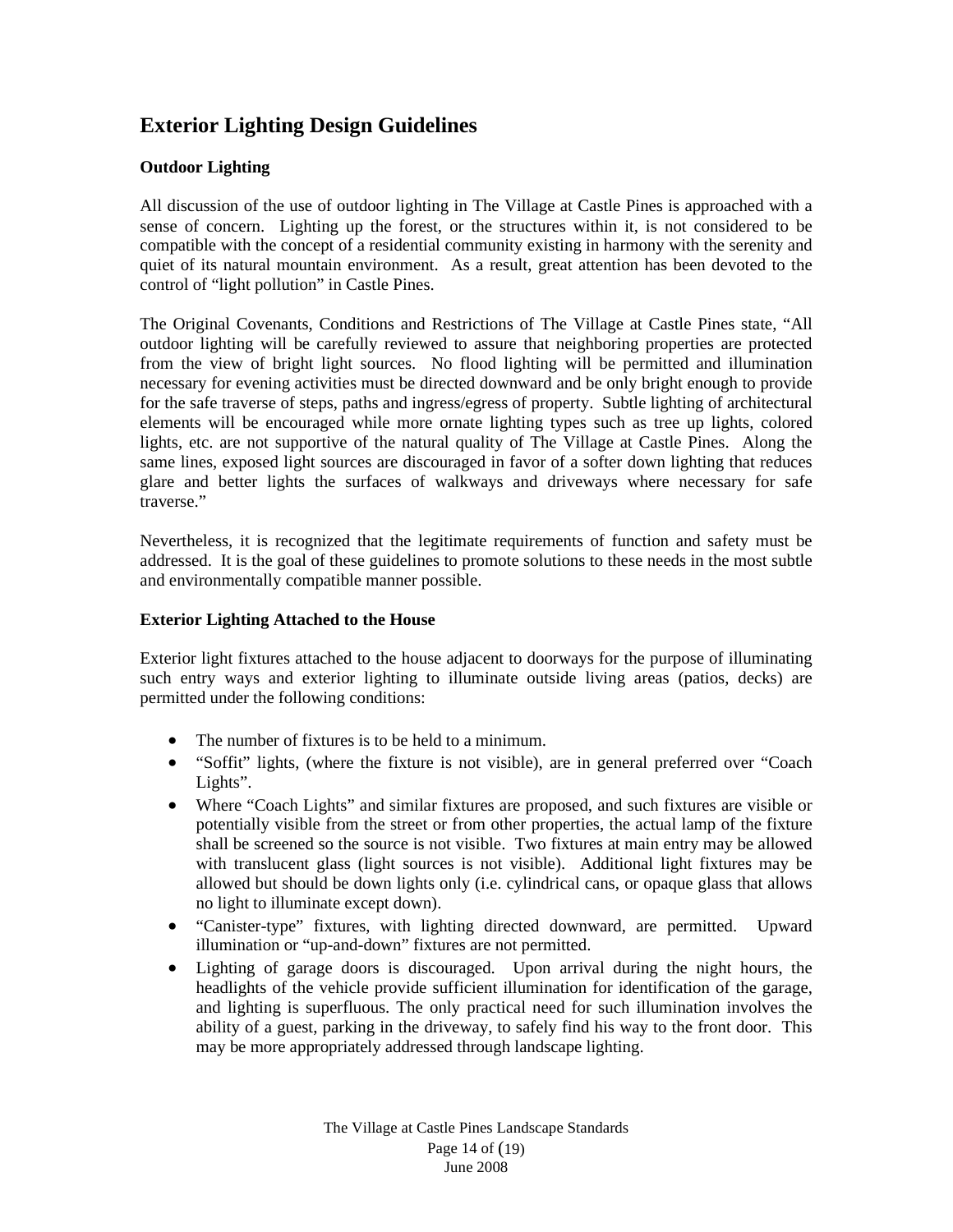- Deck lighting and patio lighting should be held only to the number of lights required to illuminate the area for safe enjoyment. Canister type lights in soffits or wall mounted "down lights" are the preferred method for the illumination. In some applications "step type" lights are appropriate.
- Floodlighting of a residential structure, either temporary or permanent, is not permitted.
- "Cut Sheets" (product description, specifications and illustration), must be submitted to the Design Review Committee for each type of fixture proposed before installation. Lights mounted in eves for the purpose of "washing" the side of the house with light are not allowed. If lights are mounted in eves over decks or patios for their illumination, care should be taken so the light source is not visible to neighboring properties or visible from the street and the number of lights should be kept to a minimum.

## <span id="page-14-0"></span>**Landscape Lighting**

Landscape lighting in general shall be subtle in nature, providing only such level of illumination as necessary to provide for safe enjoyment of and movement through the outdoor use areas of the property, and as may be required for the safe negotiation of driveways and illumination of potential hazards, such as retaining walls.

Landscape lighting shall follow the design principle suggesting that one should see the object being illuminated, but not see the source of that illumination. As a rule, low voltage lighting systems are preferred over 120 volt systems.

The use of freestanding path lighting, while permitted, should be held to a minimum. Lining a drive or walkway with such fixtures can create a kind of "runway" effect, which is both unnatural and undesirable. An approved approach, where feasible, it to utilize subtle, indirect illumination of landscape features such as rocks or shrubs. Subtle, indirect illumination requires down lighting in which the bulb is hidden within the fixture.

In general, landscape lighting shall not intrude upon the visual privacy of adjacent properties, including neighbor's decks, patios and windows. Adjacent properties include properties across streets as well as immediate neighbors. It is therefore critical to consider the scope and scale of proposed lighting in relation to its visibility from outside the property. Up lighting or any other form of lighting of trees is not permitted.

Landscape lighting in the vicinity of the street is discouraged, and if proposed, should be designed most judiciously, serving only the purpose of safe ingress and egress for the property. Use of visible fixtures, such as path lights, with their potential runway effect, is highly discouraged at these locations. Lighting should not be installed on the street right- of-way, which is 10 feet from the street in most cases.

## <span id="page-14-1"></span>**Landscape Lighting Approval Process**

Submit to the Design Review Committee a site plan showing the types of proposed fixtures and their location. Also submit "cut sheets" (product description, specifications and illustration), for each fixture. The lighting plan may be submitted separately or as a part of the landscape plan, but must be done prior to construction of the plan.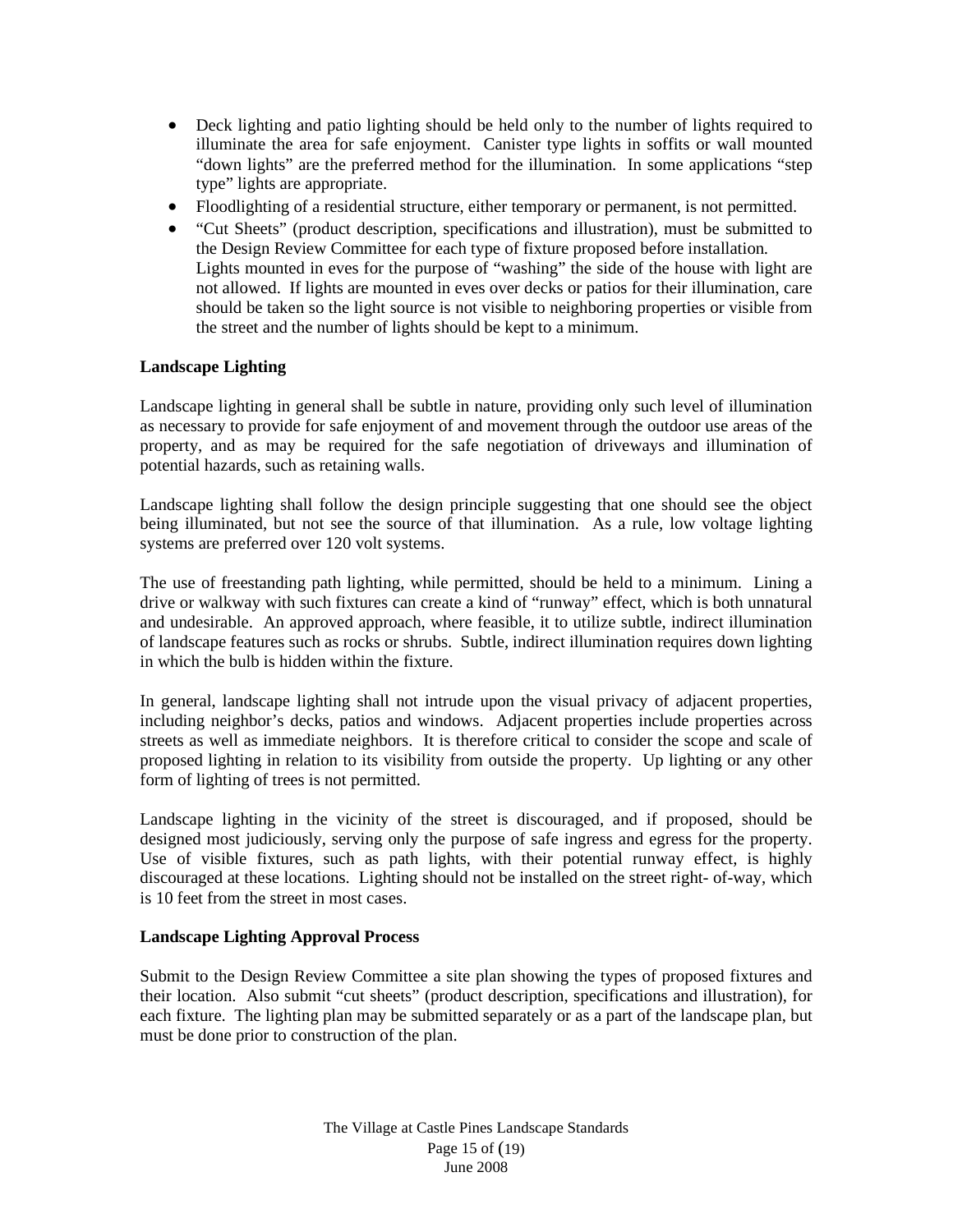Upon approval by the Committee with regard to the plan concept, the homeowner or Committee may request a review of a temporary or "mock up" installation of the proposed lighting in order to assure that all guidelines are met. If the guidelines are not met, the homeowner must make the appropriate modifications.

The Committee shall review the installation with regard to its consistency with the intent of these guidelines and its impact or potential impact to other properties and to the adjacent street(s). If all guidelines are not met, the homeowner shall make the required modifications.

The Castle Pines Design Review Committee reserves the right to control the wattage of all approved exterior fixtures. The Committee may, at any time in the future and at its sole discretion, require the use of lower wattage lamps.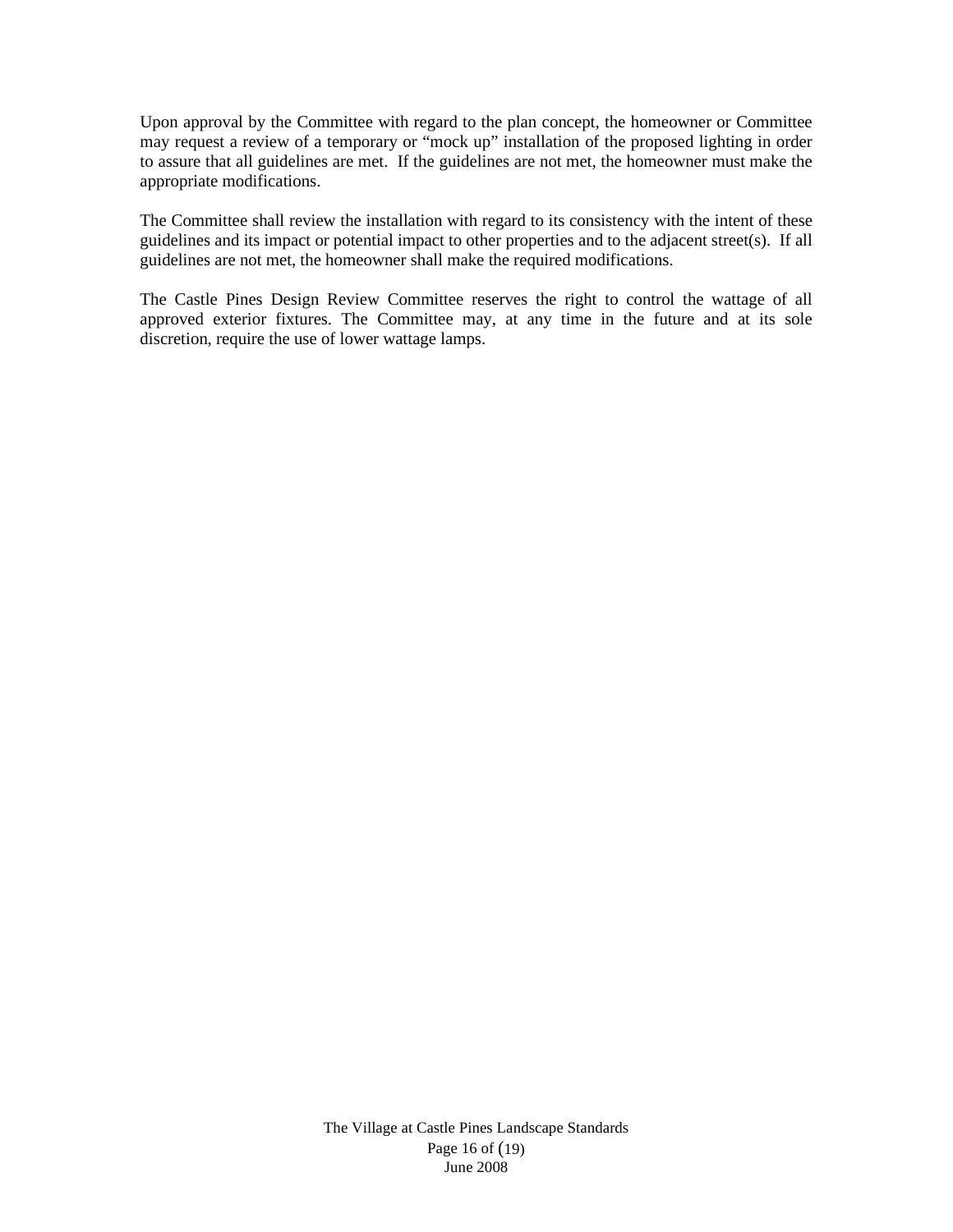## <span id="page-16-0"></span>**Design Review Committee Approval Process**

All exterior changes and modifications to houses and landscapes are to be approved by the Design Review Committee (DRC). Types of approvals most often include:

- House additions including rooms, patios, decks and garages. Approvals of this type require the submission of an architectural plan, preferably from a licensed architect.
- Hardscape modifications such as fire pits, retaining walls, sports courts, outdoor kitchens and lighting.
- Landscape modifications such as trees, shrubs, water features, boulders and sod.
- Features such as hot tubs, playsets, sculptures, basketball hoops, and invisible dog fences.

The approval process begins with a written submittal to the DRC. The submittal includes a request to make a change as well as a detailed description of what is to be done. In a small number of cases a written submittal is not required. These include such things as the removal of dead or diseased trees and shrubs, repainting with the same paint and the replacement of an existing driveway or apron. Typically, this type of change does not appreciably alter the appearance of a property. The Design Review Committee, however, must be notified of and concur with these changes prior to the commencement of any work.

## <span id="page-16-1"></span>**Special Approval Requirements**

Special approval requirements come into play with sub-associations and when golf courses are involved:

## <span id="page-16-2"></span>**Sub-Associations.**

Requests for approval must be submitted to both the DRC and sub-association as appropriate. They should be submitted to the sub-association before the DRC. The DRC only reviews what the sub-associations approve because the sub-association can be more restrictive than the DRC but must meet the DRC guidelines.

## <span id="page-16-3"></span>**Golf Courses.**

Must solicit golf course approval for any change that encroaches on the golf course set-back or that alters the view from the golf course.

## <span id="page-16-4"></span>**Regularly Occurring Covenant and Rules Violations**

Each of the following is a covenant and/or rule violation if not approved by the DRC. In the past these violations have occurred mostly because of a lack of awareness on the part of the homeowner:

- The addition or modification of exterior lighting either to the house or surrounding grounds.
- Placement of boulders, bollards, reflectors, or any other obstruction on the street's right of way (in most instances 10 feet on either side of the street).
- Installation of trees and shrubs without prior approval.
- Installation of such exterior features as basketball hoops, play sets, hot tubs, and invisible dog fence enclosures without prior approval.

The Village at Castle Pines Landscape Standards Page 17 of (19) June 2008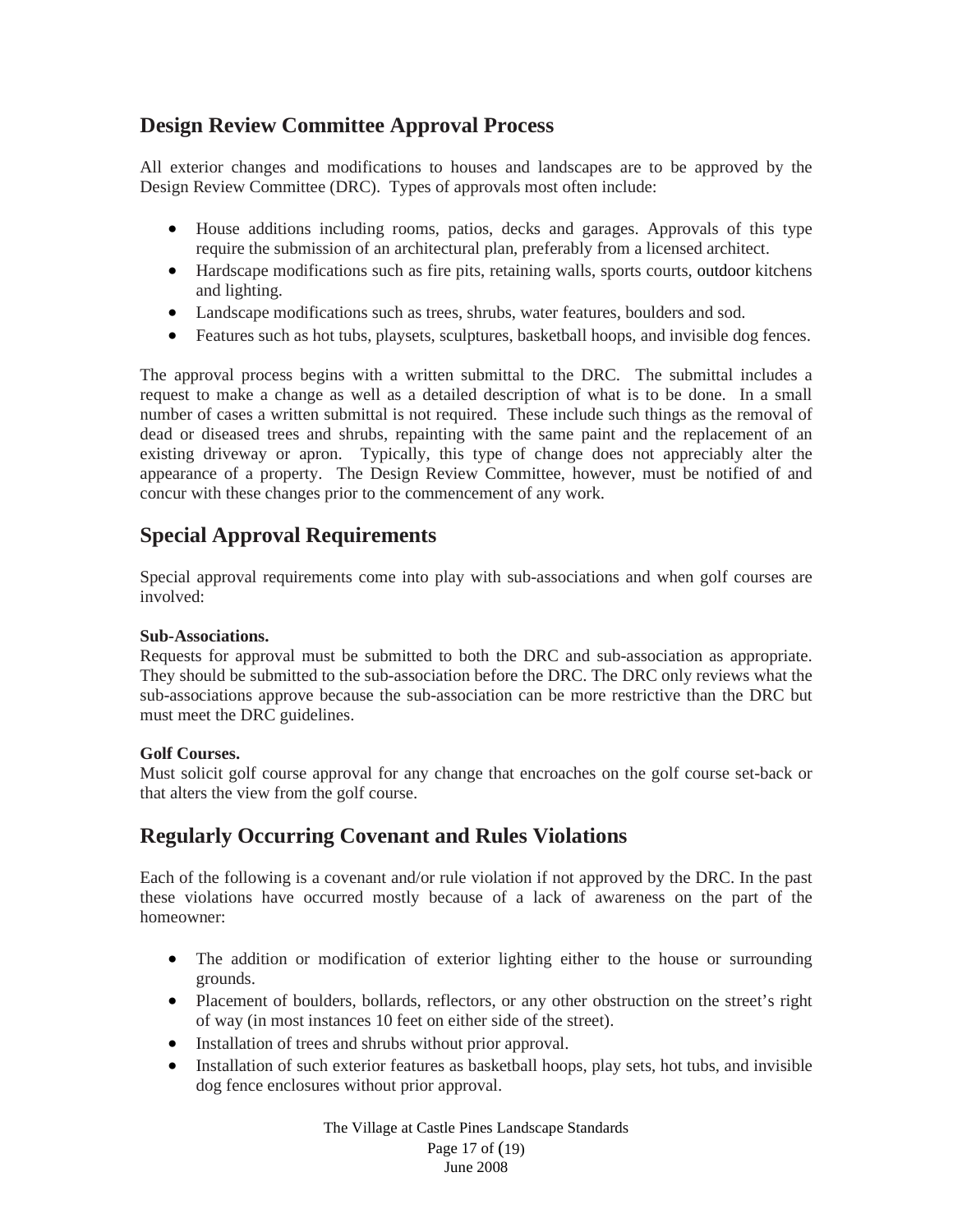## <span id="page-17-0"></span>**The Approval Process**

To submit a DRC request for approval, several approaches can be taken:

- The DRC approval form can be accessed at www.thevillagecastlepines.com.
- Plans may be mailed or submitted directly to the DRC at the CPHA office at 688 W. Happy Canyon Road, Castle Rock, CO 80108
- The DRC Administrator at the CPHA is available to assit you with the approval process and can schedule a meeting with the DRC to discuss a plan.
- The CPHA website at the village castlepines.com has s special section on Design Review and Landscaping that contains a variety of helpful documents regarding Design Review.

## <span id="page-17-1"></span>**Deadlines**

Landscape deadlines are: 90 days from Certificate of Occupancy to submit plan, 180 days from Certificate of Occupancy to complete installation of landscape.

## <span id="page-17-2"></span>**Design Review Fee Structure (2009)**

In most cases a fee is levied for reviewing plans. The fee varies depending on several factors:

- Whether the home is a custom home or alternative home.
- Whether the landscape is new or a remodel of a previously installed landscape.
- The value of a new home.

## <span id="page-17-3"></span>**Custom Home Landscape Plan**

(Note: Fees are for each different plan submitted)

- \$385 Single family custom/spec home landscape review on homes up to \$1 million in value
- \$440 Single family custom/spec home landscape review on homes \$1 \$2 million in value
- \$495 Single family custom/spec home landscape review on homes \$2 \$3 million in value
- \$550 Single family custom/spec home landscape review on homes over \$3 million in value

## <span id="page-17-4"></span>**Alternative Homes Landscape Plan (Cluster Homes in Sub-Associations) and Commercial Sites**

- \$825 Alternative master landscape plan
- \$165 Site specific plan for each alternative lot
- \$550 Commercial up to \$10 million
- \$825 Commercial \$10 million and up

#### The Village at Castle Pines Landscape Standards Page 18 of (19) June 2008